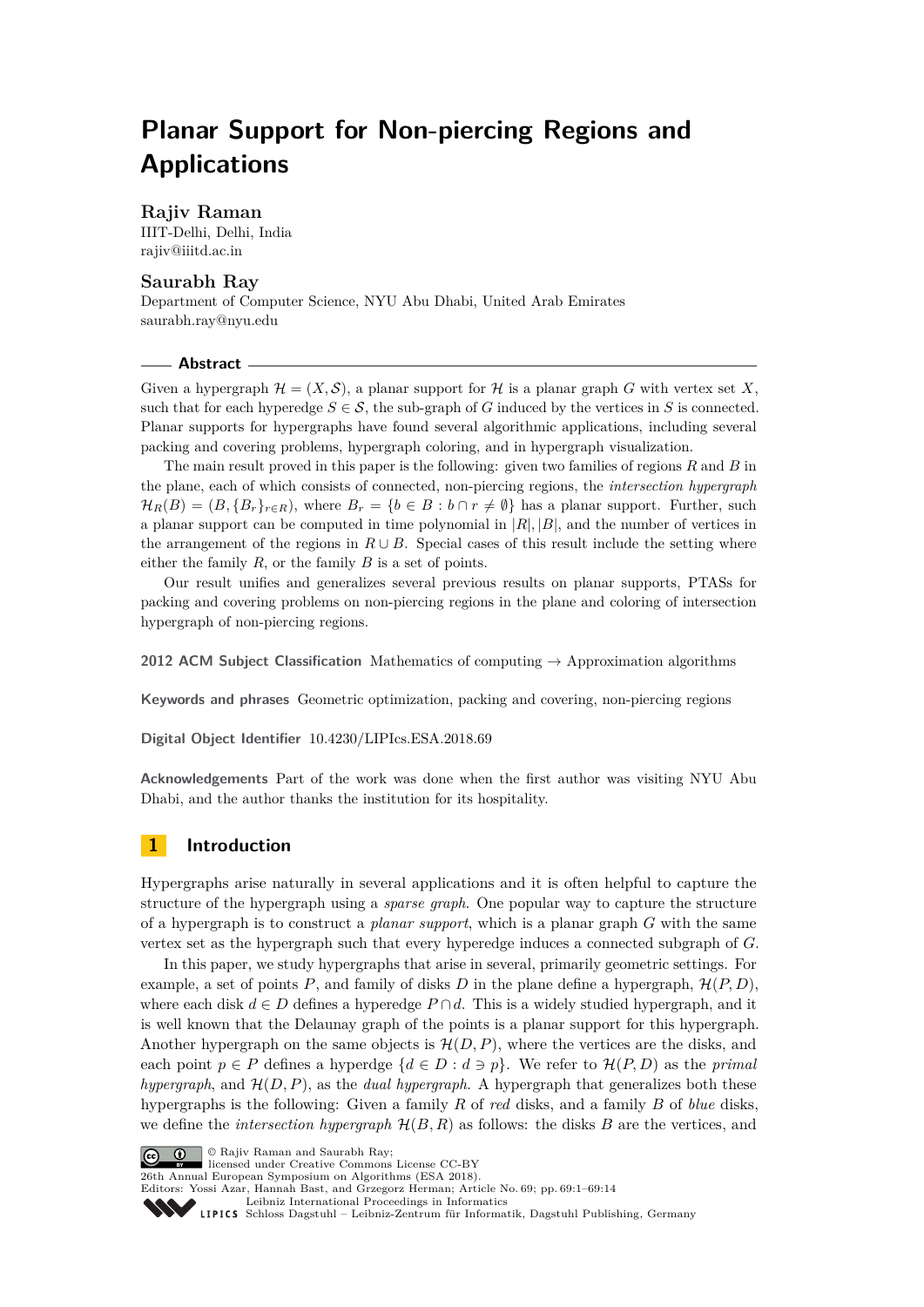### **69:2 Planar Support for Non-piercing Regions and Applications**

each disk  $r \in R$  defines a hyperedge  $B_r = \{b \in B : r \cap b \neq \emptyset\}$ . Both the primal and dual hypergraphs can be seen as special cases of this intersection hypergraph, by viewing the points in the arrangement as either blue disks, or red disks of radius zero. Our result implies that this intersection hypergraph has a planar support.

If instead of disks, we use topological generalizations like *pseudodisks* or *k-admissible regions*, the primal hypergraph defined above still admits a planar support [\[13\]](#page-13-1). However, it was not known if the same is true for the dual hypergraph. Our result implies that the intersection hypergraphs of *k*-admissible regions (which includes pseudodisks) admits a planar support which in particular means that the dual hypergraph has a planar support.

We go beyond *k*-admissible regions, and show that these results are true even if the regions have holes (i.e., they need not be simply connected<sup>[1](#page-1-0)</sup>). Previous proofs relied heavily on the assumption that the regions are simply connected. In addition, our results are constructive and give polynomial time algorithms. Thus, even for the primal hypergraph of *k*-admissible regions, where a planar support was known to exist, we make progress by giving a polynomial time construction.

The existence of a planar support for the primal hypergraph for *k*-admissible regions has a surprising algorithmic consequence: it implies that local search yields a PTAS for the hitting set problem (the set cover problem for the dual hypergraph) [\[12\]](#page-13-2) for *k*-admissible regions. Since a planar support for the dual hypergraph for *k*-admissible regions was not known, the authors in [\[1\]](#page-12-0) had to construct another suitable graph in order to prove that local search yields a PTAS for the set cover problem for the primal hypergraph. Similarly, for the Dominating Set problem for *k*-admissible regions, an alternate graph construction was required in [\[1\]](#page-12-0), which was a generalization of a previous construction of [\[7\]](#page-12-1) for disks. We unify these results by considering a problem that generalizes all three problems: hitting set, set cover, and dominating set for which our result implies a PTAS. Our result is in fact stronger and is not implied by the previous results.

Prior to our result, Chan and Har-Peled [\[4\]](#page-12-2) proved that an arrangement of *k*-admissible regions of depth two <sup>[2](#page-1-1)</sup> admits a planar support. In fact, in this case, the intersection graph<sup>[3](#page-1-2)</sup> of the regions is itself the planar support. They used this result to obtain a PTAS for the independent set problem for *k*-admissible regions [\[4\]](#page-12-2). Our result also implies PTASs for generalized versions of packing problems considered in [\[1\]](#page-12-0) and [\[6\]](#page-12-3). For some of the problems, we obtain a PTAS where only a constant factor approximation was known.

In a different line of work, Keszegh [\[10\]](#page-12-4), recently proved the following interesting result: the intersection hypergraph of two families of pseudodisks is four colorable. This result follows immediately from our result since planar graphs are four colorable. Keszegh's paper has several other results but the above result is the central tool to which most of the paper is devoted and from which the other results follow.

The result of Keszegh extends the result of Keller and Smorodinsky [\[9\]](#page-12-5) where the hypergraph is defined by a single family of pseudodisks, the vertex set is the set of pseudodisks and the hyperedges consists of open or closed neighborhood of each pseudodisk in the intersection graph.

Before describing our results and other related results in more detail, we introduce the necessary definitions and notation.

<span id="page-1-0"></span><sup>1</sup> A region is simply connected if any loop can be continuously shrunk to a point while staying within the region, which is true for a disk, but not for an annulus. 2

<span id="page-1-1"></span>i.e., no more than two intersect at any point in the plane

<span id="page-1-2"></span><sup>&</sup>lt;sup>3</sup> An intersection graph on a set of regions is a graph whose vertices are the regions, and two vertices are adjacent if their corresponding regions intersect.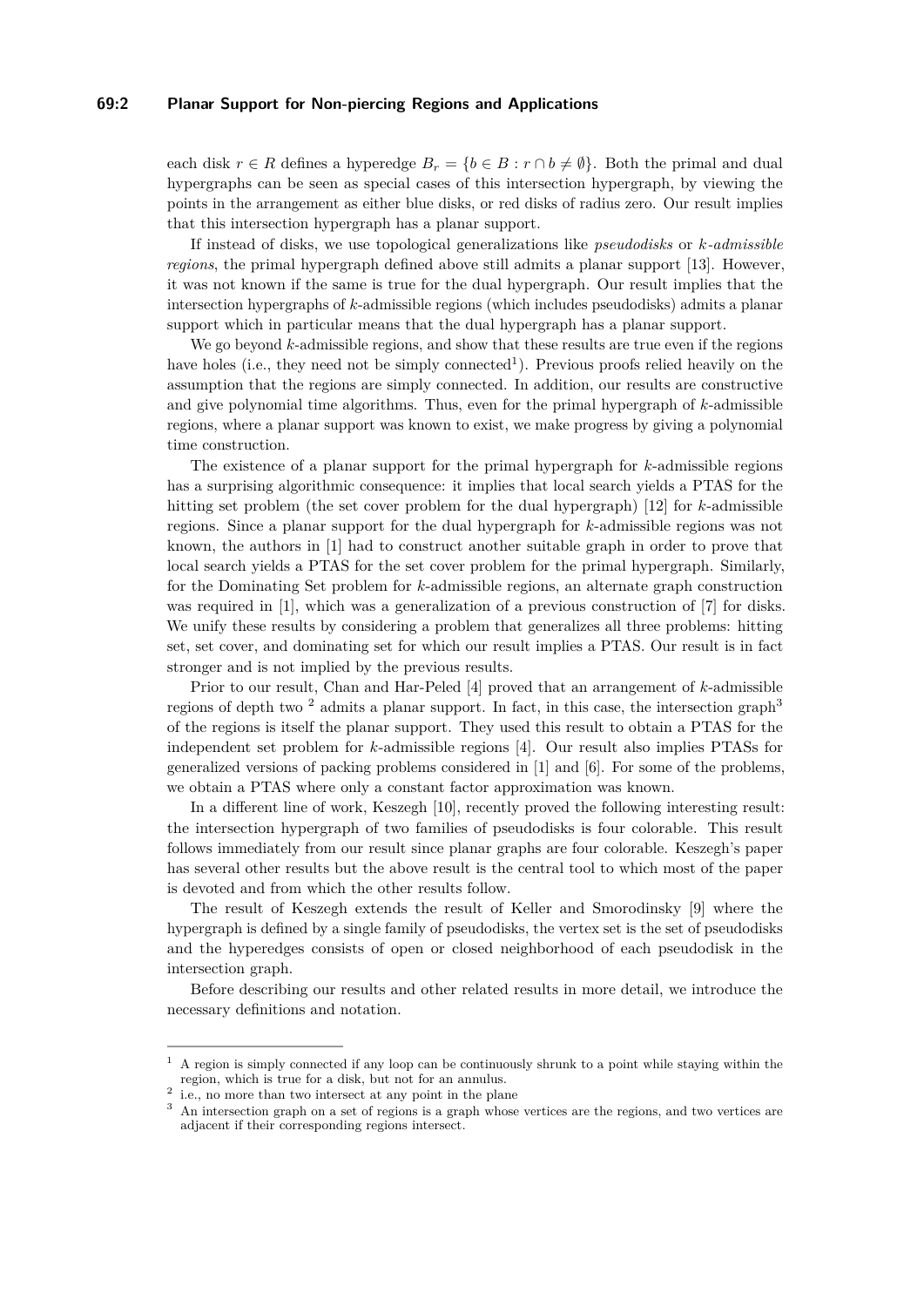### **Definitions and Notation**

We will use the term *region* to refer to a set  $\gamma$  in the plane that can be described as  $\gamma = \bar{\gamma} \setminus int(H_1 \cup \cdots \cup H_k)$ , where  $H_1, \cdots, H_k$  are disjoint, compact, simply connected regions contained in the compact, simply connected region  $\bar{\gamma}$ . Essentially,  $\gamma$  is a compact connected region with holes. We will refer to the region  $\bar{\gamma}$  as the *filled region* corresponding to  $\gamma$ , and the regions  $H_1, \dots, H_k$  as the holes in  $\gamma$ . We will refer to the boundary of  $\overline{\gamma}$  as the *outer boundary* of  $\gamma$ .

We say that a set of regions are in *general position* if a) the boundaries of any two of the regions intersect a finite number of times, and cross at these points, b) the boundaries of three (or more) of the regions do not intersect at a common point, and c) any region can be expanded by a small non-zero amount without changing the arrangement of the regions combinatorially (see Definition [8](#page-6-0) in Section [2](#page-5-0) for a formal definition of expansion of a region). Furthermore, we say that a set of points and a set of regions are together in general position if none of the points lie on the boundary of any of the regions. In the rest of the paper, we will always assume general position. Two regions  $\gamma_1$  and  $\gamma_2$  in the plane are said to be *non-piercing* if the sets  $\gamma_1 \setminus \gamma_2$ , and  $\gamma_2 \setminus \gamma_1$  are both connected. A family  $\Gamma$  of regions is said to be non-piercing if the regions in  $\Gamma$  are pairwise non-piercing.

I Remark. The term *non-piercing* has been used previously to refer to a family of regions defined exactly as we have except that the regions are required to be simply connected (i.e., not containing holes). The term *k-admissible* refers to such non-piercing families where in addition the boundaries of each pair of regions intersect at most *k* times. The term *pseudodisks* is used to refer to a 2-admissible family of regions. To be more consistent with the literature, we should be using a term like "non-piercing regions with holes". However, for better readability we stick to using a shorter term.

Given a set Γ of non-piercing regions, and a set *P* of points in the plane, we define the *primal* hypergraph  $\mathcal{H}(P,\Gamma)$  as the hypergraph in which the vertex set is P, and there is a hyperedge  $\gamma \cap P$  corresponding to each  $\gamma \in \Gamma$ . We define the *dual* hypergraph  $\mathcal{H}(\Gamma, P)$  as the hypergraph in which the vertex set is Γ, and corresponding to each  $p \in P$ , there is a hyperedge  $\{\gamma \in \Gamma : \gamma \ni p\}$ . Finally, given two families of non-piercing regions *R* and *B*, we define their *intersection hypergraph* H(*B, R*) as the hypergraph in which the vertex set is *B*, and corresponding to each region  $r \in R$  there is a hyperedge  $B_r = \{b \in B : r \cap b \neq \emptyset\}$ .

## **1.1 Our Results and Implications**

The main result we prove in this paper is the following:

<span id="page-2-0"></span>▶ **Theorem 1.** *Given two families R and B of non-piercing regions, the intersection hypergraph* H(*B, R*) *admits a planar support.*

We now describe the implications of Theorem [1.](#page-2-0) Due to shortage of space in this extended abstract, we do not prove the claimed consequences of Theorem [1,](#page-2-0) as they follow in a straightforward manner from standard arguments.

### **Generalized Set Cover Problem for non-piercing regions**

Given a family *R* of red non-piercing regions, and another family *B* of blue non-piercing regions, such that each  $r \in R$  is intersected by at least one  $b \in B$ , find the smallest subset  $B' \subseteq B$  such that each  $r \in R$  is intersected by at least one  $b \in B'$ .

The following theorem below follows in a straightforward manner from the framework in [\[12\]](#page-13-2) using Theorem [1.](#page-2-0)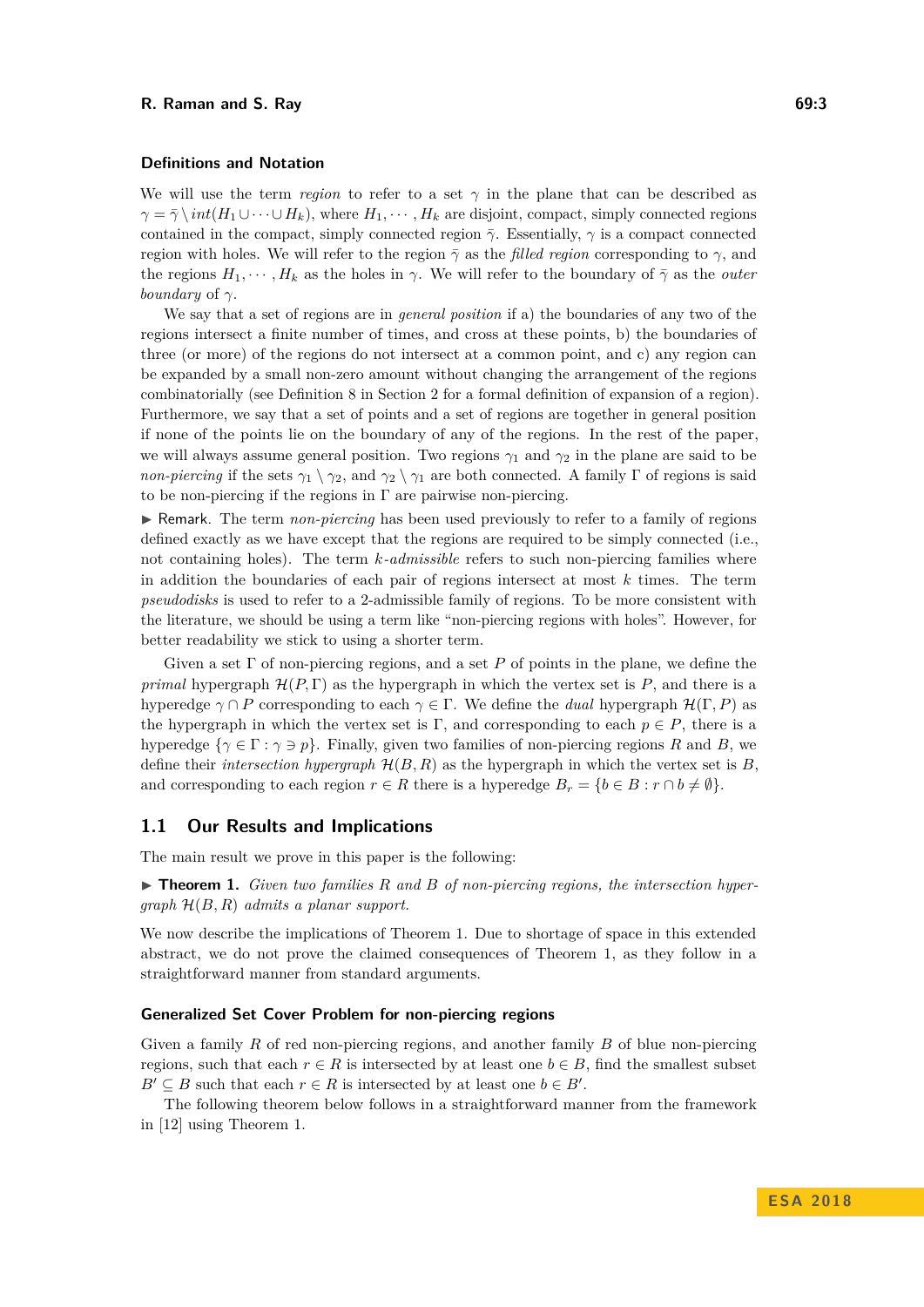### **69:4 Planar Support for Non-piercing Regions and Applications**

**► Theorem 2.** *There is a PTAS for the Generalized Set Cover problem for non-piercing regions.*

When *B* is a set of points in the plane, this problem is equivalent to the *hitting set* problem for non-piercing regions: given a set of points and a family of non-piercing regions, find the smallest subset of points such that each region contains at least one point from our chosen subset of points. When *R* is a set of points in the plane, this problem is equivalent to the *set cover* problem for non-piercing regions in the plane: given a set of points and non-piercing regions in the plane, find the smallest subset of the regions so that each input point is covered by one of the chosen subset of regions. When both *B* and *R* are identical families of non-piercing regions, the problem is equivalent to the *dominating set* problem for non-piercing regions: given a family of non-piercing regions, find the smallest subset of regions so that each of the other regions intersects at least one of the chosen regions. Thus a PTAS for the generalized set cover problem for non-piercing regions implies a PTAS for all three problems: hitting set, set cover and dominating set. However, the reverse is not true: the PTASs for these three problems together do not imply a PTAS for the generalized set cover problem.

A PTAS for the hitting set problem for simply connected non-piercing regions in the plane, and halfspaces in  $\mathbb{R}^3$  was given in [\[12\]](#page-13-2). For the set cover problem for disks in the plane a PTAS follows from the result for halfspaces, via a standard lifting to three dimensions. For the dominating set problem for disks in the plane, a PTAS was given in [\[7\]](#page-12-1). Generalizations of the PTASs for the set cover and dominating set problems for disks to simply connected non-piercing regions in the plane were given in [\[1\]](#page-12-0). None of the earlier results work in the setting where the regions are allowed to have holes.

#### **Weighted Covering problems**

In the weighted variant of the generalized set cover problem, each region  $b \in B$  has a nonnegative weight, and the goal is to minimize the total weight of the chosen set  $B' \subseteq B$ . Chan et. al. [\[3\]](#page-12-6), building on the work of Varadarajan [\[14\]](#page-13-3), obtained constant-factor approximation algorithms for set systems with linear *shallow-cell complexity* [4](#page-3-0) . Note that the number of hyperedges of size 2 in  $\mathcal{H}(B, R)$  is  $O(|B|)$  since each such hyperedge corresponds to an edge in the planar support which cannot have more than  $3|B| - 6$  edges. Since this is true for the projection of the hypergraph on any subset of *B*, a standard probabilistic argument due to Clarkson and Shor [\[5\]](#page-12-7) implies that the number of hyperedges in  $\mathcal{H}(B, R)$  of size at most *k* is  $O(kn)$  implying that the shallow cell complexity of  $\mathcal{H}(B, R)$  is linear. Our result thus implies a constant factor approximation for the weighted variant of the generalized set cover problem via the framework of Chan et. al. [\[3\]](#page-12-6).

 $\triangleright$  **Theorem 3.** *There is an*  $O(1)$ *-approximation algorithm for the weighted Generalized Set Cover problem for non-piercing regions.*

### **Generalized Set Packing problem for non-piercing regions**

Given a set R of red non-piercing regions, and a set B of blue non-piercing regions where each red region has a capacity bounded above by a constant *C >* 0, find a maximum cardinality subset  $B' \subseteq B$ , such that the number of blue regions in  $B'$  intersecting any  $r \in R$  does not exceed the capacity of the region *r*.

<span id="page-3-0"></span><sup>4</sup> See [\[3\]](#page-12-6) for the definition of Shallow Cell Complexity.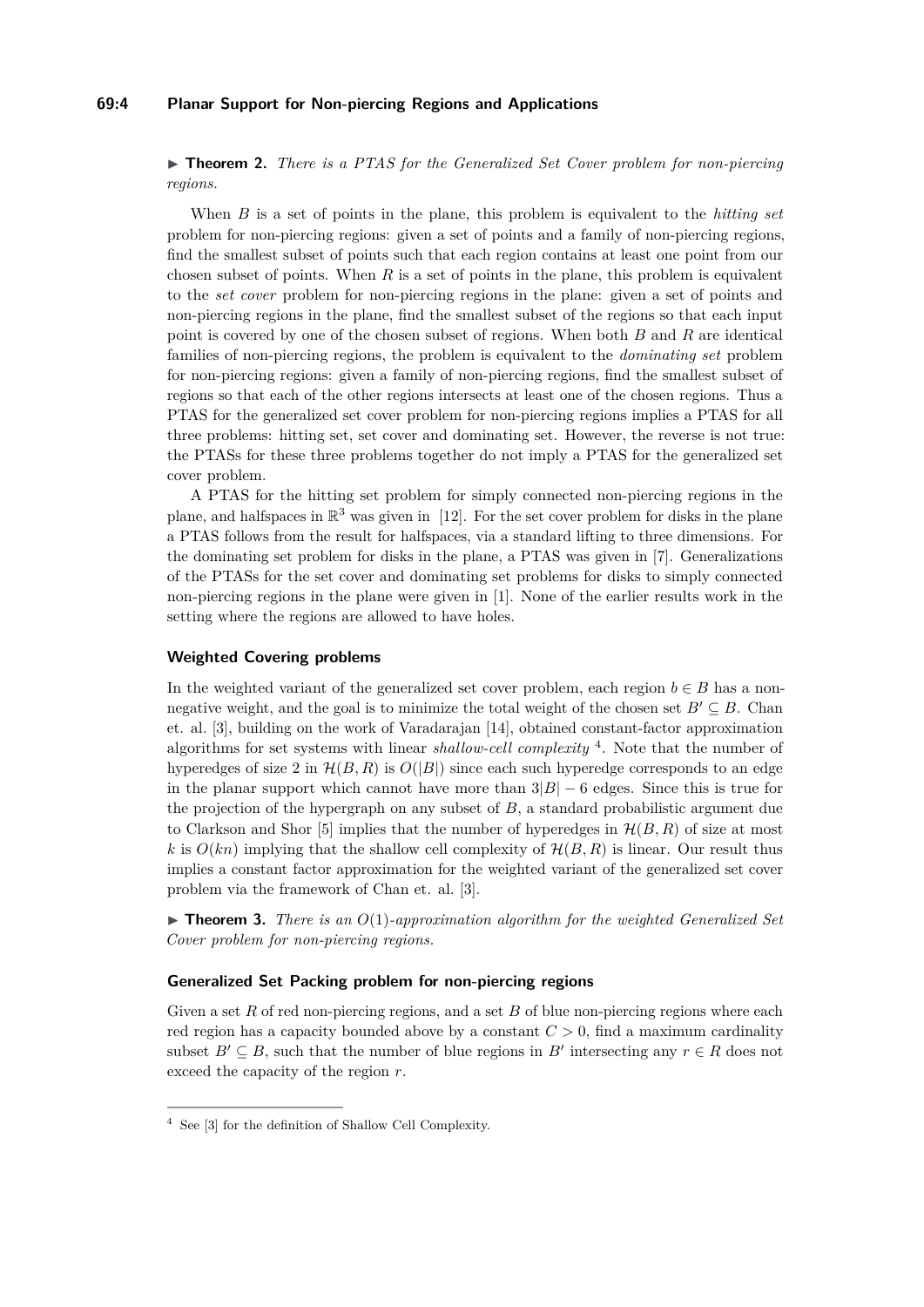The theorem below follows in a straightforward manner from the framework in [\[1\]](#page-12-0) using Theorem [1.](#page-2-0)

▶ **Theorem 4.** *There is a PTAS for the generalized set packing problem for non-piercing regions, when each region has a capacity bounded above by a constant.*

The generalized set packing problem specializes to the *region packing* problem when the set *R* is a set of points: Given a family *B* of non-piercing regions, and a set *R* of points, each with a capacity bounded above by a constant *C* find a maximum subset  $B' \subseteq B$ , such that no point  $r \in R$  is covered by more than its capacity. When  $C = 1$ , note that the region packing problem is the discrete independent set problem which itself generalizes the independent set problem in the intersection graph of the regions in *B*. In [\[4\]](#page-12-2), Chan and Har-Peled gave a PTAS for the independent set problem for a set of simply connected, non-piercing regions in the plane. When the set  $B$  is a set of points, the generalized set packing problem specializes to the *point packing problem*: Given a set of points *B*, and a family *R* of non-piercing regions, each with capacity upper bounded by a constant *C*, find a maximum cardinality subset of points  $B' \subseteq B$ , such that the number of points of *B'* in any  $r \in R$  is at most the capacity *r*.

In [\[1\]](#page-12-0), a PTAS was given for the region packing problem, when the regions were assumed to be simply connected non-piercing regions where the boundaries of each pair of regions intersect at most a constant number of times. For the point packing problem, again [\[1\]](#page-12-0) gave a PTAS when  $C = 1$ . For larger values of  $C$ , only constant-factor approximation algorithms were known [\[6\]](#page-12-3). Our result thus extends the PTAS in [\[1\]](#page-12-0) for any constant *C*. Furthermore, our PTAS for all the above problems works for non-piercing regions with holes, which generalizes the earlier results, but does not follow from them.

I Remark. All the PTASs mentioned above follow a local search framework, which requires the construction of a suitable graph for analysis. In earlier work, the graph construction for all the problems above relied on the fact that the regions were simply connected, and non-piercing, and did not extend to regions with holes. As far as we are aware, the above problems were not studied for non-piercing regions with holes. Further, each problem required a different graph construction. It is satisfying to finally have a unified view of all these problems.

### **Hypergraph Coloring**

Recently, Keszegh [\[10\]](#page-12-4), proved the following result which generalizes the result of Keller and Smorodinsky [\[9\]](#page-12-5): Let *R* and *B* be two families of pseudodisks. Then, the intersection hypergraph  $\mathcal{H}(B, R)$  admits a coloring with 4 colors, and a *conflict-free* coloring with  $O(\log n)$ colors. Keszegh's result follows from our result due to the fact that the planar support of  $\mathcal{H}(B, R)$  is four colorable, and a valid coloring of the planar support is a valid coloring of the hypergraph. Our result thus extends Keszegh's result to non-piercing regions. In order to prove his result, Keszegh proves that the *Delaunay graph*, *G* = (*B, E*) where the vertex set is *B* and *E* is the set of hyperedges of size 2 in  $\mathcal{H}(B, R)$ , is planar. Observe that our result is stronger since every edge in the Delaunay graph must be in the planar support.

▶ **Theorem 5.** *Given two families R and B of non-piercing regions, the intersection hypergraph* H(*B, R*) *can be colored with at most* 4 *colors.*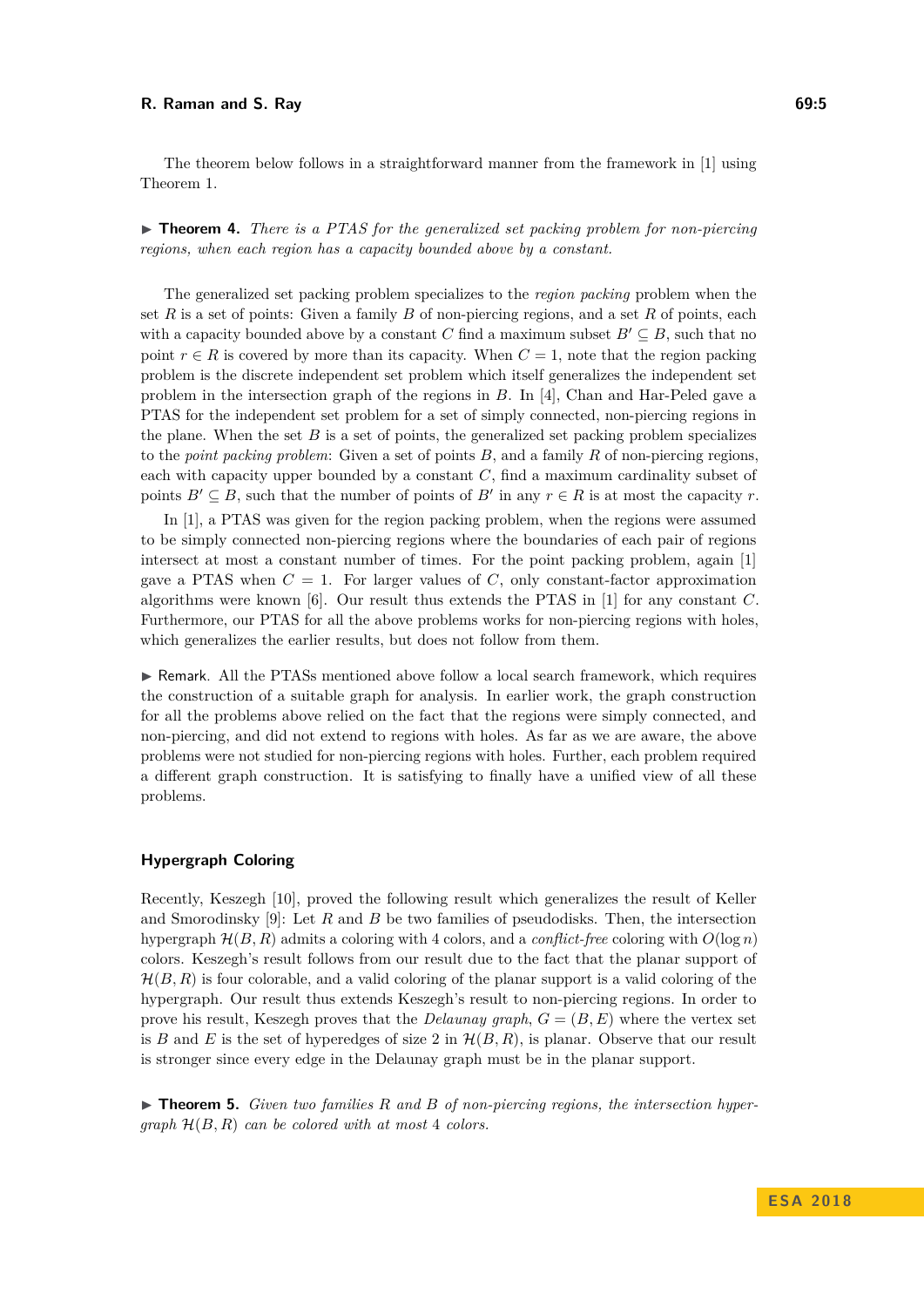

<span id="page-5-3"></span>**Figure 1** The assumption that there is an *α, β, α, β* subsequence in the sequence of labels along *∂C* leads to a contradiction.

# <span id="page-5-0"></span>**2 Cell Bypassing**

In this section, we define *cell bypassing*<sup>[5](#page-5-1)</sup>, a basic operation that is used to simplify a given arrangement of non-piercing regions. Let  $\Gamma$  denote a set of non-piercing regions, and let A denote the arrangement of these regions. We will show that whenever there is a point contained in at least 3 regions, we can simplify the arrangement by modifying a region  $\gamma \in \Gamma$ , while maintaining key properties required to construct a planar support.

For a region  $\gamma$ , we let  $\partial \gamma$  denote the boundary of  $\gamma$ , and  $int(\gamma)$  to denote the interior of *γ*. For a family of regions  $\Gamma$ , define  $\partial \Gamma = \bigcup_{\gamma \in \Gamma} \partial \gamma$  where  $\partial \gamma$  denotes the boundary of the region *γ*. The closure of each connected component of  $\mathbb{R}^2 \setminus \partial \Gamma$  defines a *cell*. For a cell *C*, we define the following: Γ*<sup>C</sup>* denotes the set of regions containing the cell *C*, *depth*(*C*) denotes  $|\Gamma_C|$ , and  $\partial C$  denotes the boundary of *C*. If an arc of  $\partial \gamma$  lies on  $\partial C$ , then the region  $\gamma$  is said to *contribute* to *∂C*. We define *degree(C)* as the number of arcs on the boundary of *C*. Note that the same region may contribute multiple arcs to *∂C*.

We say that two cells are adjacent if their boundaries share an arc of positive length. We define the *cell adjacency graph* [6](#page-5-2) *G*<sup>Γ</sup> of Γ as the graph in which vertices correspond to the cells and two vertices are adjacent in the graph if the corresponding cells are adjacent. Clearly,  $G_{\Gamma}$  is a planar graph. Observe that the degree of a cell in  $G_{\Gamma}$  is equal to the number of arcs on its boundary. Also note that the depth of adjacent cells  $C$  and  $C'$  in an arrangement of regions differ by exactly 1. If  $depth(C) < depth(C')$ , then  $\Gamma_{C'} = \Gamma_C \cup \{\rho\}$ , where  $\rho$  is the unique region such that the arc  $C \cap C' \subseteq \partial \rho$ . We say that a cell *C* is *maximal* if its depth is more than the depth of any cell  $C'$  adjacent to it.

I **Lemma 6.** *All regions in* Γ *contributing to the boundary of a maximal cell C in* A *contain the cell C.*

**Proof.** For contradiction, assume that there is an arc  $\alpha$  of  $\partial\gamma$  that appears on  $\partial C$ , but  $C \nsubseteq \gamma$ . Let *C*<sup>*'*</sup> be the cell adjacent to *C* along  $\alpha$ . Then, *depth*(*C'*) > *depth*(*C*) as all regions containing *C* also contain  $C'$ , and  $C'$  is additionally contained in  $\gamma$ . This contradicts the maximality of *C*.

<span id="page-5-1"></span><sup>5</sup> The notion of cell bypassing is similar is spirit to the notion of *lens bypassing* in [\[1\]](#page-12-0) and to the notion of *core decomposition* in [\[11\]](#page-13-4). However, the technical difference is critical for the applications in this paper.

<span id="page-5-2"></span><sup>6</sup> The cell adjacency graph is the geometric dual of the arrangement graph in which the intersection points of the boundaries of the regions are the vertices and two vertices are adjacent in the graph if they appear consecutively along the boundary of some region.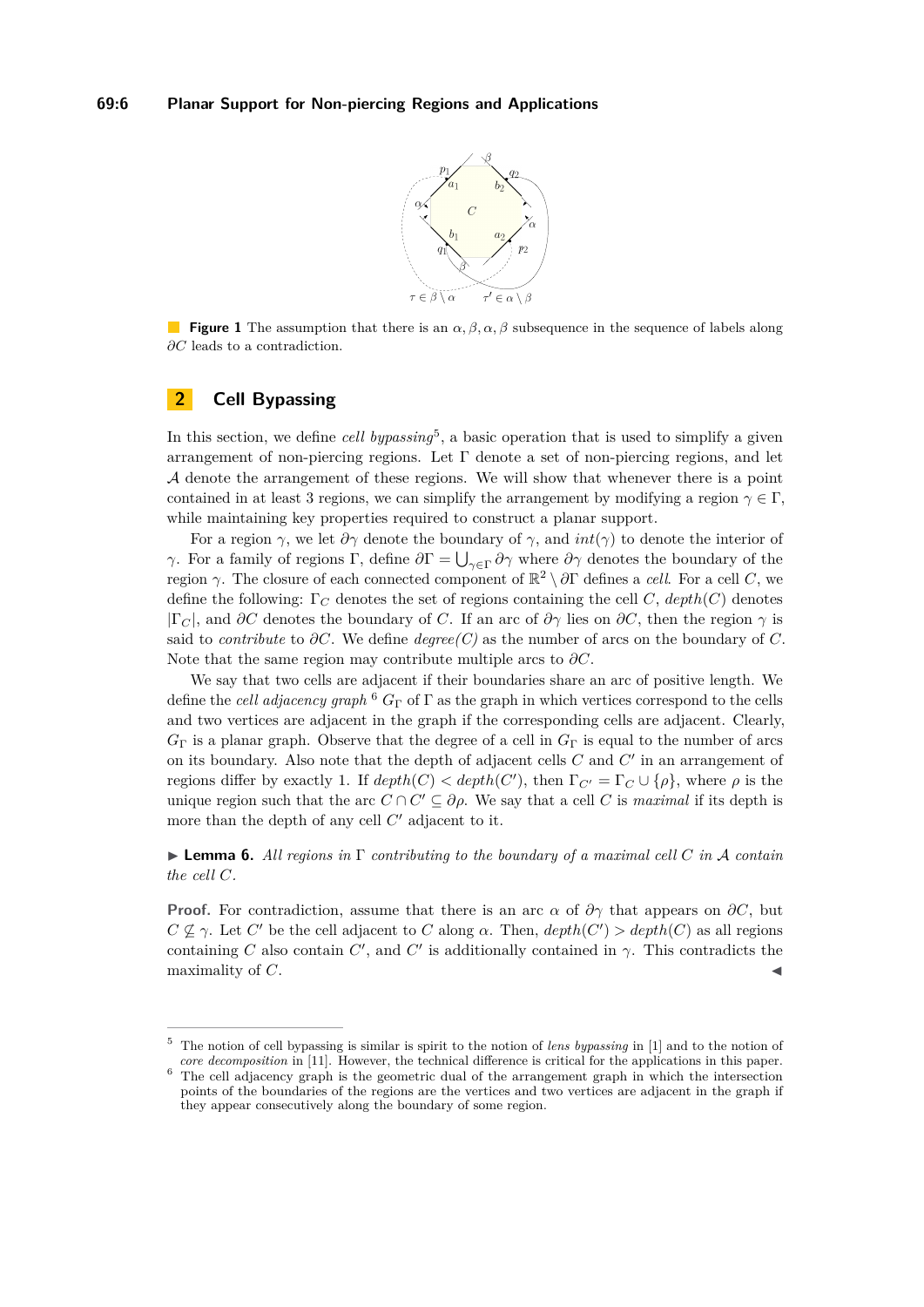<span id="page-6-1"></span>► **Lemma 7.** Let C be a maximal simply connected cell in A, whose boundary arcs are *labelled by the regions in* Γ *contributing them. Let σ be the cyclic sequence of the labels of the arcs in counterclockwise order along ∂C. Then, σ is a Davenport Schinzel sequence of order* 2 *i.e., it does not contain a subsequence of the form*  $\alpha, \beta, \alpha, \beta$ *.* 

**Proof.** For contradiction, let  $a_1, b_1, a_2, b_2$  be four arcs appearing in cyclic order along  $\partial C$ , where  $a_1$  and  $a_2$  have the label  $\alpha$ , and  $b_1$  and  $b_2$  have the label  $\beta$ . Since *C* is a maximal cell, note that  $C \subseteq \alpha \cap \beta$ . Let  $p_1$  and  $p_2$  be points in the interior of the arcs  $a_1$  and  $a_2$ respectively. Similarly, let  $q_1$  and  $q_2$  be points in the interior of the arcs  $b_1$  and  $b_2$  respectively. See Figure [1.](#page-5-3) Since  $q_1$  and  $q_2$  lie on the boundary of  $\alpha \setminus \beta$  which by assumption is connected, there is a curve  $\tau$  joining  $q_1$  and  $q_2$  whose interior lies in  $\alpha \setminus \beta$ . Similarly, there is a curve *τ*<sup>*τ*</sup> joining *p*<sub>1</sub> and *p*<sub>2</sub> whose interior lies in  $β \setminus α$ . Note that the interiors of neither *τ*, nor *τ*<sup>*t*</sup> intersect *C*, since *C* does not intersect either  $\alpha \setminus \beta$  or  $\beta \setminus \alpha$ . Since  $p_1, q_1, p_2, q_2$  appear along *∂C* in that order, and since *C* does not have any holes (i.e., it is simply connected), *τ* and  $\tau'$  must intersect at a point outside C and in the interior of both the curves. This is a contradiction since  $\alpha \setminus \beta$  and  $\beta \setminus \alpha$  are disjoint sets.

<span id="page-6-0"></span>**Definition 8** ( $\epsilon$ -expansion). For any region *R*, define an  $\epsilon$ -expansion of *R*, denoted  $R_{\epsilon}$  as the Minkowski sum of  $R$  and a ball of an arbitrarily small radius  $\epsilon$  centered at the origin.

 $\triangleright$  Remark. The  $\epsilon$ -expansion of a region is necessary for technical reasons. The parameter  $\epsilon$  is always chosen to be small enough so that combinatorial structure of the arrangement does not change if a region *R* is replaced by  $R_{\epsilon}$  in the family Γ. Due to general position assumptions, such an  $\epsilon$  always exists. The choice of  $\epsilon$  thus depends on the other regions in the family Γ, but we supress this dependency for better readability.

**Definition 9** (Good region). For a maximal cell *C* in A, a region  $\gamma \in \Gamma$  is said to be a *good* region for *C* if the following conditions hold: i)  $\gamma$  contributes to the boundary of *C* and ii)  $(\Gamma \setminus \{\gamma\}) \cup \{\gamma'\},\$  where  $\gamma' = \gamma \setminus int(C_{\epsilon}),\$  is a non-piercing family.

<span id="page-6-2"></span>**I Lemma 10.** For any maximal simply connected cell C in A, there is a region  $\gamma \in \Gamma$  that *contributes exactly one arc to the boundary of C. Furthermore, any such region is good for C.*

**Proof.** First we argue that there is a region that contributes exactly one arc to *∂C*. If every arc on *∂C* has a distinct label, we are done. Otherwise, consider two arcs *a*<sup>1</sup> and *a*<sup>2</sup> having the same label  $\alpha$  that are closest to each other in counterclockwise order along  $\partial C$ . Let *b* be any arc lying between *a*<sup>1</sup> and *a*2. There is such an arc since consecutive arcs along *∂C* cannot have the same label. Let  $\gamma$  be the label of the arc *b*. By the choice of  $a_1$  and  $a_2$  and Lemma [7](#page-6-1) there cannot be any other arc on  $\partial C$  with label  $\gamma$ . Thus, there is at least one region  $\gamma$  that contributes exactly one arc to  $\partial C$ .

We now show that any such region  $\gamma$  is a good region for *C*. The fact that  $\gamma$  contributes exactly one arc to  $\partial C$ , along with the fact that *C* is simply connected implies that  $\gamma' =$  $\gamma \setminus int(C_{\epsilon})$  is connected. For any other region  $\nu \in \Gamma$ , we now argue that both  $\nu \setminus \gamma'$  and  $\gamma' \setminus \nu$  are connected. Suppose first that  $\nu$  does not contain *C*. Then  $\nu \setminus \gamma' = \nu \setminus \gamma$  which is connected. Also  $\gamma' \setminus \nu = (\gamma \setminus \nu) \setminus int(C_{\epsilon})$ , which is connected since the boundaries of  $\gamma \setminus \nu$ and *C* intersect only on one arc along  $\partial C$ . Now suppose that  $\nu$  contains *C*. Then note that  $\gamma' \setminus \nu$  is almost the same as  $\gamma \setminus \nu$ . In fact if  $\nu$  does not contribute to the boundary of *C*, then  $\gamma' \setminus \nu = \gamma \setminus \nu$ . Otherwise,  $\gamma' \setminus \nu$  is obtained by shaving off a thin strips of width  $\epsilon$  from the boundary of  $\gamma \setminus \nu$ . Thus  $\gamma' \setminus \nu$  is connected. Also  $\nu \setminus \gamma' = (\nu \setminus \gamma) \cup C_{\epsilon}$ . Since  $\nu \setminus \gamma$  and  $C_{\epsilon}$ are both connected, and have a non-empty intersection, their union is also connected.  $\blacktriangleleft$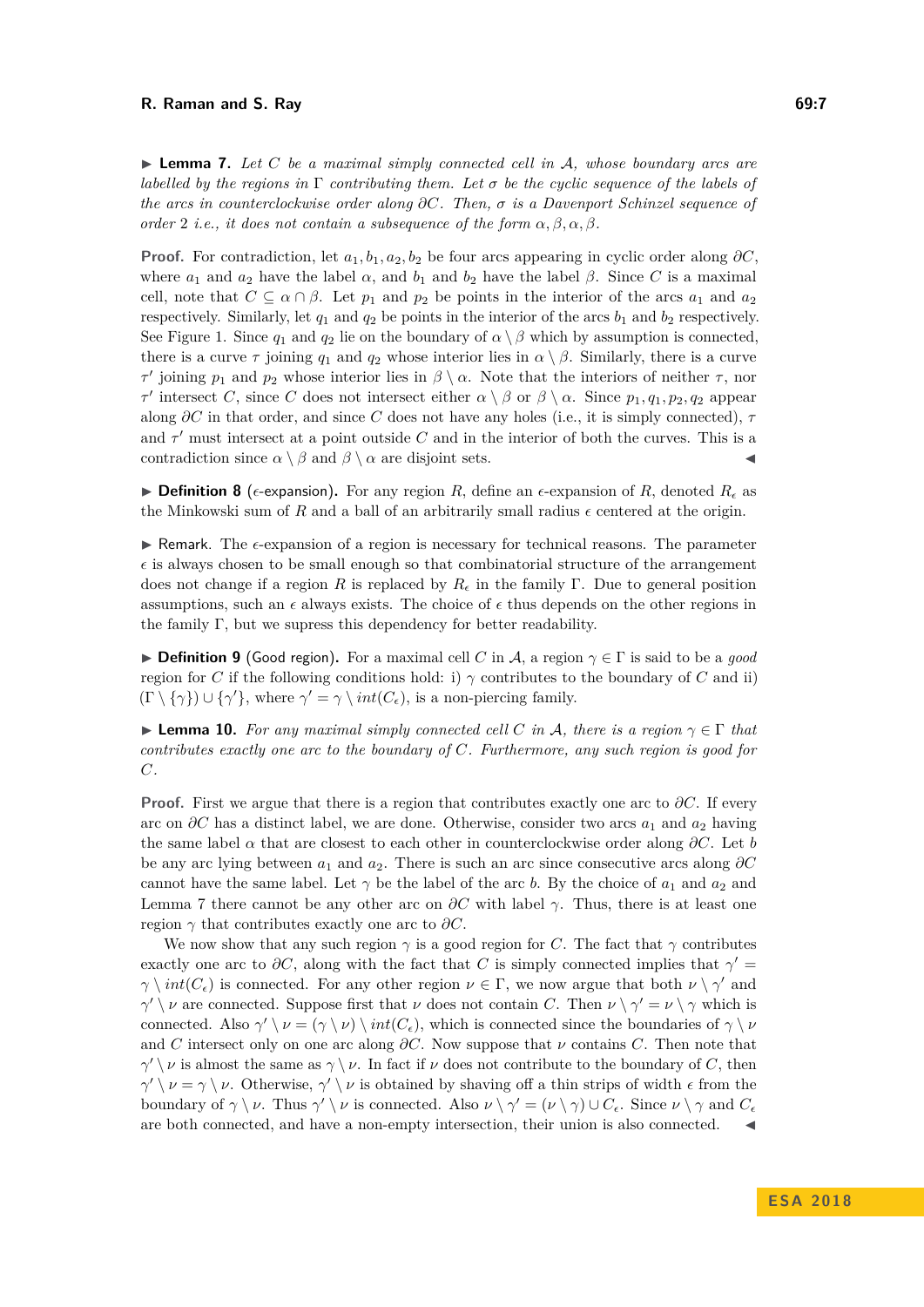### **69:8 Planar Support for Non-piercing Regions and Applications**

<span id="page-7-2"></span> $\triangleright$  **Lemma 11.** *Any maximal cell C in A of depth at least two, and containing a hole, has exactly one hole H*. Exactly one region  $\gamma \in \Gamma$  *contributes to the boundary of H*<sup>[7](#page-7-0)</sup>. This region *γ does not contribute any other arc to the boundary of C, and is a good region for C.*

**Proof.** First, observe that the boundary of any hole in *C* can be contributed to by at most one region. To see this assume to the contrary that two or more regions contribute to the boundary of a hole in *C*. If the boundaries of two of these regions intersect on the boundary of the hole, then the boundaries of those regions intersect the interior of the cell, which is impossible. Otherwise the hole belongs to at least two distinct regions, which violates the general position assumption.

Let  $H_{\gamma}$  be a hole in *C* whose boundary is contributed to by the region  $\gamma$ . We will show that  $H_{\gamma}$  is the only hole in *C*. If  $\gamma$  contributed to another hole, say  $H'_{\gamma}$  in *C*, then for any other region *β* (such a region exists, since  $depth(C) \geq 2$ ) containing *C* intersects  $int(H_{\gamma})$ , as well as  $int(H'_{\gamma})$ , and thus  $\beta \setminus \gamma$  cannot be connected. Thus  $\gamma$  cannot contribute to any other hole in *C*.

Let  $\rho$  be any other region containing *C*. Then, note that  $\rho$  intersects *int*( $H_{\gamma}$ ) and since *C* is contained in both *γ* and *ρ*, we must have  $\rho \setminus \gamma \subset int(H_{\gamma})$ , as otherwise  $\rho \setminus \gamma$  would not be connected. This implies that  $\rho \subset int(\gamma \cup H_\gamma)$ . In particular, this means that  $\rho \subset int(\bar{\gamma})$ , where  $\bar{\gamma}$  is the outer boundary of the region  $\gamma$ . If  $\rho$  contributed to the boundary of another hole  $H_{\rho}$  in *C*, then by the same argument, we would have  $\gamma \subset int(\bar{\rho})$ , a contradiction. This means that  $H_{\gamma}$  is the only hole in *C*.

Since the depth of *C* is at least two, there is at least one other region  $\rho$  containing *C*. However, as argued before  $\rho \subset int(\gamma \cup H_\gamma)$ . Since  $C \subseteq \rho$  the boundary of  $\gamma$  cannot contribute any other arc (other than the boundary of  $H<sub>\gamma</sub>$ ) to the boundary of *C*.

We now argue that  $\gamma$  is a good region for *C*. Let  $\gamma' = \gamma \setminus C_{\epsilon}$ . The region  $\gamma'$  is connected since  $\gamma'$  is obtained from  $\gamma$  by replacing the hole  $H_{\gamma}$  by a larger hole  $H = C_{\epsilon} \cup H_{\gamma} \subset int(\bar{\gamma})$ <sup>[8](#page-7-1)</sup> containing  $H_\gamma$ . *H* is simply connected since  $H_\gamma$  is the only hole in *C*. Also note that no other hole of  $\gamma$  intersects *H*. Let *ν* be any other region in Γ. We will show that both  $\nu \setminus \gamma'$ , and  $\gamma' \setminus \nu$  are connected. Suppose first that  $\nu \cap C = \emptyset$ . Then,  $\nu \setminus \gamma' = \nu \setminus \gamma$ , which by assumption, is connected. Also, note that  $\gamma' \setminus \nu$  is obtained by replacing the hole  $H_{\gamma}$  in  $\gamma \setminus \nu$ by the larger hole *H* which contains  $H_{\gamma}$ , is contained in  $int(\bar{\gamma})$ , and does not intersect any other holes in  $\gamma \setminus \nu$ . Thus  $\gamma' \setminus \nu$  is connected. Now suppose that  $C \subset \nu$ . Then  $\gamma' \setminus \nu$  is almost the same as  $\gamma \setminus \nu$  and is obtained by shaving off a thin strip of width  $\epsilon$  from the boundary of *γ*  $\setminus$  *ν*. Thus *γ*<sup>'</sup>  $\setminus$  *ν* is connected. Also, *ν*  $\setminus$  *γ*<sup>'</sup> = (*ν*  $\setminus$ *γ*) ∪ *C*<sub>*ε*</sub>. Since *ν*  $\setminus$  *γ* intersects *C*<sub>*ε*</sub> near the boundary of the hole  $H_{\gamma}$ ,  $\nu \setminus \gamma'$  is connected.

Lemmas [10](#page-6-2) and [11](#page-7-2) imply the following lemma.

<span id="page-7-3"></span>I **Lemma 12.** *Any maximal cell C of depth at least two in the arrangement* A *has a good region.*

**Definition 13** (Cell Bypassing). Let *C* be a maximal cell and  $\gamma$  be a good region for *C*. Then, by cell-bypassing of *C* by  $\gamma$ , we mean the modification of  $\gamma$  to  $\gamma' = \gamma \setminus int(C_{\epsilon})$ . See Figures [2a](#page-8-0) and [2b.](#page-8-0)

The following observations are immediate.

<span id="page-7-0"></span><sup>&</sup>lt;sup>7</sup> In other words *H* is a hole of  $\gamma$ .

<span id="page-7-1"></span><sup>&</sup>lt;sup>8</sup> Recall that  $\gamma$  does not contribute to the outer boundary of *C*.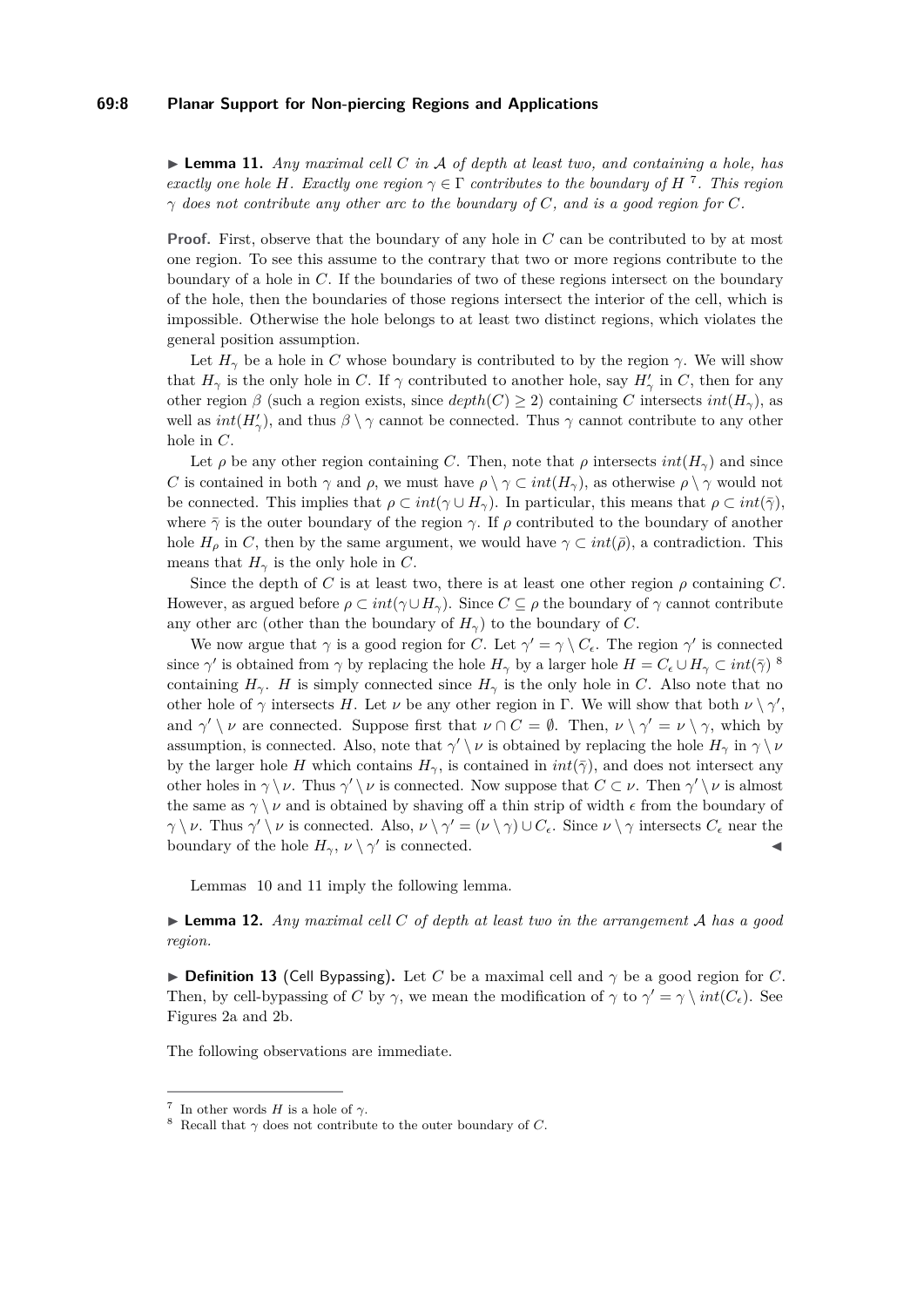<span id="page-8-0"></span>

**(a)** Case 1: *C* is simply connected. The portion of the boundary of  $\gamma'$  distinct from *γ* is shown in red.



**(b)** Case 2: *C* is not simply connected. The hole  $H_{\gamma}$  of  $\gamma$  is expanded to *H*, so that it now contains *C*.

**Figure 2** Bypassing of a cell *C* by a good region *γ*.

 $\triangleright$  **Observation 14.** *If a maximal cell C is identical to a region*  $\gamma$ *, then*  $\gamma$  *is good for C and cell-bypassing replaces γ by an empty region, effectively removing γ from the family of regions.*

<span id="page-8-2"></span> $\triangleright$  **Observation 15.** *When a cell C of depth d is bypassed by a region*  $\gamma$ *, the number of cells of depth d decreases by* 1*. The number of cells of lower depth may increase. In fact, there are at most*  $O(\Delta)$  *newly created cells of depth either*  $d-2$  *or*  $d-3$ *, where*  $\Delta$  *is the degree of the cell C.*

# <span id="page-8-4"></span>**3 Construction of a planar support**

We first give the construction of a planar support for the dual hypergraph defined by a set of non-piercing regions, and all points in the plane. We then use this to construct a planar support for the intersection hypergraph of two non-piercing families.

## **3.1 Planar Support for Dual Hypergraph**

In the following, let  $\Gamma$  be a family of non-piercing regions and let  $\mathcal A$  denote their arrangement. We construct a planar support for the hypergraph  $\mathcal{H}(\Gamma,\mathbb{R}^2)$ <sup>[9](#page-8-1)</sup>, which immediately implies a planar support for any  $P \subseteq \mathbb{R}^2$ . For a set of  $S \subseteq \Gamma$  of the regions and any point  $p \in \mathbb{R}^2$ , we denote the set of regions in *S* that contain *p* by  $S_p$ . Similarly for a cell *C*,  $S_C$  denotes the set of regions in  $S$  containing  $C$ . For a graph  $G$  and a subset  $U$  of the vertices of  $G$ , we denote the subgraph of *G* induced by *U* by *G*[*U*].

<span id="page-8-3"></span>**Lemma 16.** Let C be a maximal cell in A with  $depth(C) \geq 3$ . Let  $\Gamma'$  be the arrangement *obtained by cell bypassing of C by a good region*  $\gamma$  *of C. Then, a planar support for*  $\mathcal{H}(\Gamma, \mathbb{R}^2)$ *can be constructed from a planar support for*  $\mathcal{H}(\Gamma', \mathbb{R}^2)$ *.* 

**Proof.** Suppose  $\partial C$  consists of a single arc. Then, *C* is identical to some region  $\gamma \in \Gamma$ . Since  $depth(C) \geq 3$ ,  $\gamma$  is completely contained in another region  $\rho \in \Gamma$ . Bypassing *C* in this case results in the arrangement  $\Gamma' = \Gamma \setminus \{\gamma\}$ . Given a planar support *G*<sup> $\prime$ </sup> for  $\mathcal{H}(\Gamma', \mathbb{R}^2)$ , we can obtain a planar support *G* for  $\mathcal{H}(\Gamma, \mathbb{R}^2)$  by simply adding a new vertex for  $\gamma$  and an edge between  $\gamma$  and  $\rho$ . Since we obtain *G* by adding a vertex of degree 1 to the planar graph *G*<sup>'</sup>, *G* is planar. To see that *G* is a support, consider any point *p* in the plane. If  $p \notin \gamma$ then  $\Gamma_p = \Gamma'_p$  and therefore  $G[\Gamma_p] = G'[\Gamma'_p]$  which is connected. On the other hand, if  $p \in \gamma$ ,

<span id="page-8-1"></span><sup>9</sup> While there are infinitely many points, the hypergraph is still finite, since all points in the same cell of the arrangement  $A$  define the same hyperedge.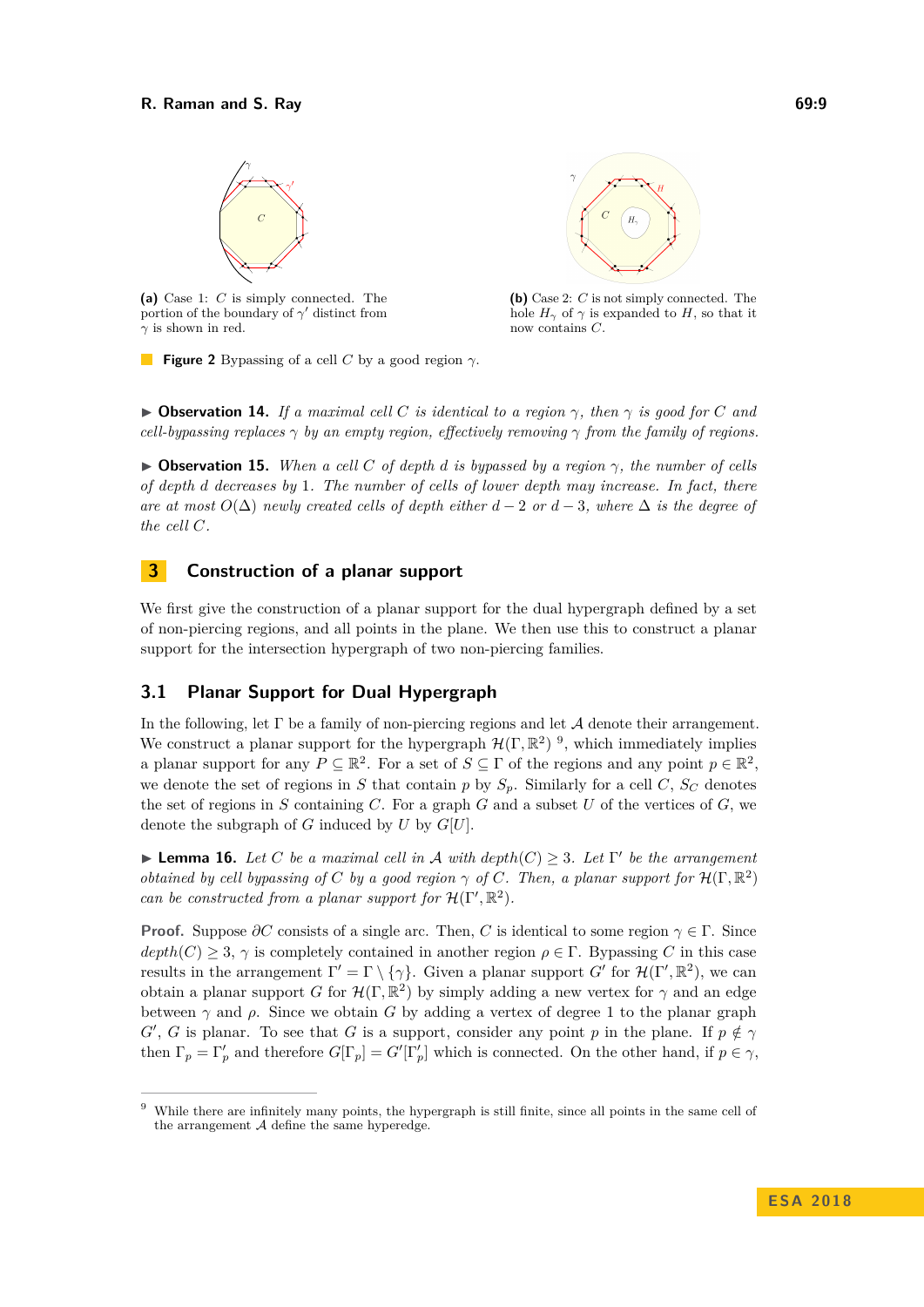### **69:10 Planar Support for Non-piercing Regions and Applications**

then  $\Gamma_p = \Gamma'_p \cup \{\gamma\}$ . Since *G*<sup>*i*</sup> is a planar support for  $\Gamma'$ ,  $G[\Gamma'_p] = G'[\Gamma'_p]$  is connected. Since  $\rho \in \Gamma'(p)$  and there is an edge between  $\gamma$  and  $\rho$  in *G*, it follows that *G*[Γ(*p*)] is connected.

Now, suppose  $\partial C$  contains at least two arcs. Let  $\rho \neq \gamma$  be a region that contributes to *∂C*. Then, in the arrangement of Γ, there is a cell *X* adjacent to *C* such that  $\Gamma_X = \Gamma_C \setminus \{\rho\}.$ After  $\gamma$  is modified to bypass *C*, in the arrangement of  $\Gamma'$ , there is still a cell X' such that  $\Gamma'_{X'} = \Gamma_X$  and there is a cell *C*' s.t.  $\Gamma'_{C'} = \Gamma_C \setminus \{\gamma\}$ . Since  $|\Gamma_C| \geq 3$ , the sets  $\Gamma'_{X'}$  and  $\Gamma'_{C'}$ intersect. Also note that their union is  $\Gamma_C$ . Since  $G'[\Gamma'_{X'}]$  and  $G'[\Gamma'_{C'}]$  are connected, it follows that  $G'[\Gamma_C]$  is connected. Thus  $G = G'$  is a planar support for  $\mathcal{H}(\Gamma, \mathbb{R}^2)$ .

The following lemma follows from [\[4\]](#page-12-2). The intersection graph of a set of regions is a graph in which the vertices correspond to the regions and edges correspond to pairs of intersecting regions.

<span id="page-9-0"></span>I **Lemma 17** ([\[4\]](#page-12-2))**.** *If* Γ *is a family of non-piercing regions so that no cell in their arrangement has depth more than* 2*, then the intersection graph of* Γ *is planar, and is a support for*  $\mathcal{H}(\Gamma,\mathbb{R}^2)$ .

 $\triangleright$  Remark. Even though the proof presented in [\[4\]](#page-12-2) is for *k*-admissible regions, essentially the same proof works for non-piercing regions (with holes).

I **Theorem 18.** *Let* Γ *be a family of non-piercing regions. Then, there exists a planar* support for  $\mathcal{H}(\Gamma, \mathbb{R}^2)$ .

**Proof.** For any set of regions Γ, define  $d_{\Gamma}$  to be the maximum depth of any cell in the arrangement of Γ, and  $n_{\Gamma}$  to be the number of cells in the arrangment with depth  $d_{\Gamma}$ . We use induction on the pair  $(d_{\Gamma}, n_{\Gamma})$ . If  $d_{\Gamma} \leq 2$ , then by Lemma [17,](#page-9-0) the intersection graph of  $Γ$  is the required planar support. Given a set of regions with  $d<sub>Γ</sub> ≥ 3$ , let Γ' be the set of regions obtained after bypassing a cell of maximum depth in the arrangement of Γ. Then, by Observation [15,](#page-8-2) the pair  $(d_{\Gamma}, n_{\Gamma})$  is lexicographically smaller than  $(d_{\Gamma}, n_{\Gamma})$ . Inductively, a planar support for  $\mathcal{H}(\Gamma', \mathbb{R}^2)$  exists, which by Lemma [16,](#page-8-3) is also a planar support for  $\mathcal{H} (\Gamma,\mathbb{R}^2)$  $\blacksquare$ ).

## **3.2 Planar Support for the Intersection Hypergraph**

Given a family *R* of *red* non-piercing regions, and a family *B* of *blue* non-piercing regions, we prove that there exists a planar support for the intersection hypergraph  $\mathcal{H}(B, R) = (B, E),$ where  $E = \{B_r : r \in R\}$ , and  $B_r = \{b \in B : b \cap r \neq \emptyset\}$ . However, it is not essential for the rest of the paper. Note that we can assume without loss of generality that any red region intersects at least one blue region, and we make this assumption throughout this section. This implies that any maximal cell in the arrangement of  $R \cup B$  has depth at least 2.

Let  $B_{|r} = \{b \cap r : b \in B_r\}$  be the set of regions obtained by intersecting the regions in *B* with the region *r*. A region in  $B_{|r}$  may have multiple connected components, but we still treat it as a single region. Let  $G_{r}(B)$  be the intersection graph of these regions. We start with the following simple observation.

<span id="page-9-1"></span>▶ **Lemma 19.** *If for each red region*  $r \in R$ *, the graph*  $G_{|r}(B)$  *is connected, then the planar* support for the hypergraph  $\mathcal{H}(B,\mathbb{R}^2)$ , is also a planar support for the hypergraph  $\mathcal{H}(B,R)$ .

**Proof.** Let *G* be the planar support of the hypergraph  $\mathcal{H}(B,\mathbb{R}^2)$  defined by the blue regions. Recall that the graph *G* guarantees that for each  $p \in \mathbb{R}^2$ , the set of blue regions containing *p* induce a connected subgraph of *G*. Consider any red region  $r \in R$ . Since, by assumption, the graph  $G_{\vert r}(B)$  is connected, for any pair of blue regions  $s, t \in B_r$  intersecting r, there is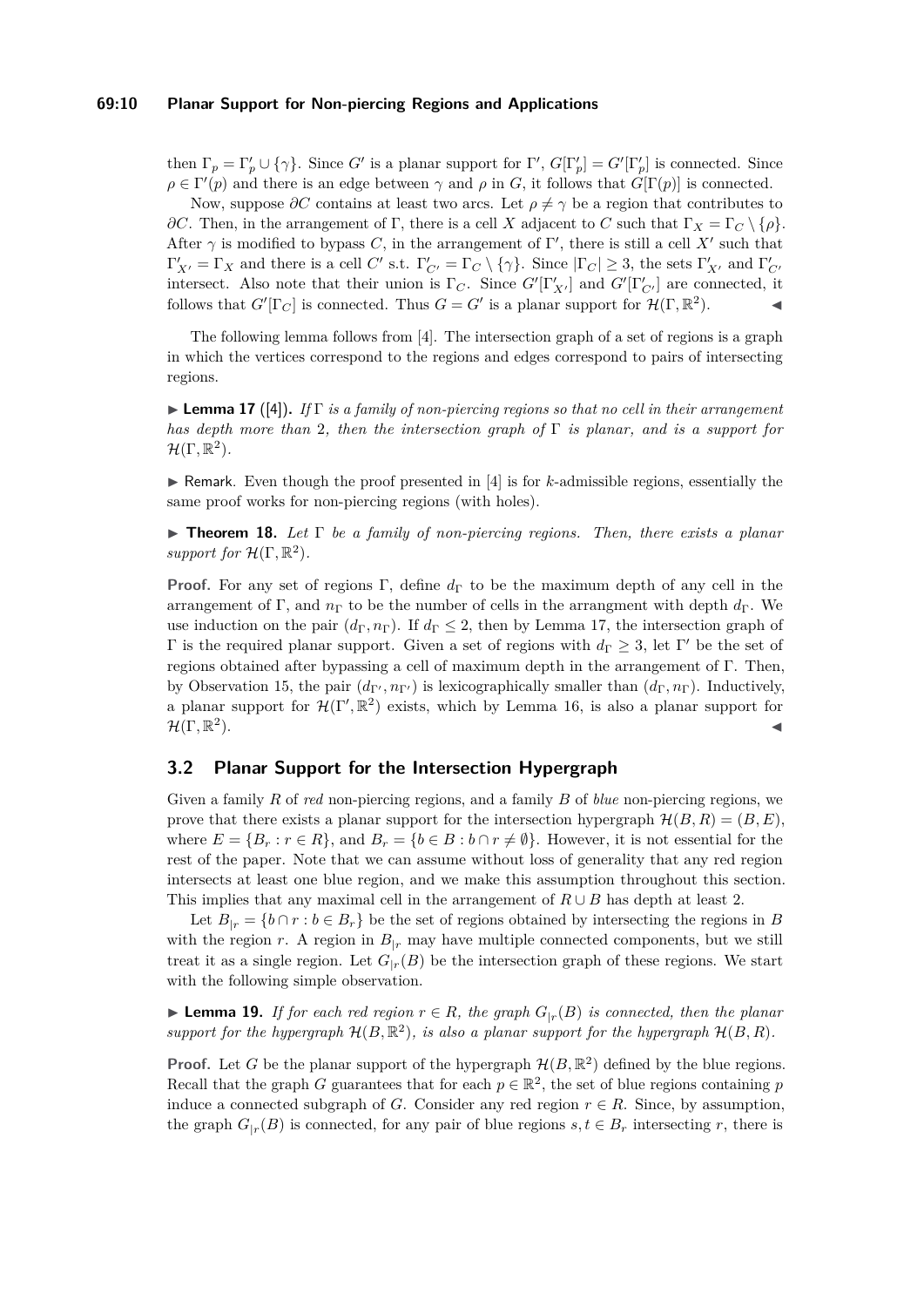

<span id="page-10-0"></span>**Figure 3** The construction of *β<sup>C</sup>* , for a non-maximal cell *C* not contained in a blue region in *B*.

a sequence  $s = b_1, \dots, b_k = t$ , of regions in  $B_r$  such that adjacent regions  $b_i, b_{i+1}$  intersect at a point  $q_i \in r$ . This means that there is a path in *G* between  $b_i$  and  $b_{i+1}$  via the regions containing  $q_i$ , i.e., via regions in  $B_r$ . This in turn implies that there is a path between *s* and  $t$  in *G* via regions in  $B_r$ .

The construction of the planar support in the general setting is a reduction to the setting in Lemma [19.](#page-9-1)

<span id="page-10-1"></span>I **Lemma 20.** *Given a set of red and blue non-piercing regions R and B, we can obtain a modified set of red regions*  $R'$ , such that (i) the set of regions  $R'$  is non-piercing, (ii) in the *arrangement of*  $R' \cup B$ *, each maximal cell is contained in some blue region in*  $B$ *, and* (iii) *the intersection hypergraph*  $\mathcal{H}(B, R')$  *is isomorphic to*  $\mathcal{H}(B, R)$ *.* 

**Proof.** Consider a maximal cell *C* in the arrangement of *R* ∪ *B* that is not contained in any blue region. Then, *C* is also a maximal cell in the arrangement of *R*. Since *R* is a non-piercing family, by Lemma [12](#page-7-3) we can bypass *C*. This does not change the intersection hypergraph of the red and blue regions, since no red-blue intersection is lost or gained as a consequence of bypassing the cell *C*. We repeat this process until each maximal cell is in some blue region. The modified set of regions thus obtained satisfy the conditions of the  $l$ emma.  $\blacksquare$ 

<span id="page-10-2"></span>I **Lemma 21.** *Given two families of red and blue non-piercing regions R and B, such that each maximal cell in the arrangement*  $A \text{ of } R \cup B$  *is contained in some region*  $b \in B$ *, we can add a* fake *blue region*  $\beta_C$  *corresponding to each cell C in A that is not contained in any blue region in*  $B$ *, such that*  $R$ *, B<sup>1</sup> and B<sup>n</sup>, where B<sup>n</sup> is the set of fake blue regions and*  $B' = B \cup B''$ , satisfy: (i) *B*<sup>*i*</sup> is a family of non-piercing regions, (ii) each  $\beta_C$  intersects only *those regions in R that contain C, and* (iii) *for each*  $r \in R$ *, the intersection graph*  $G_{|r}(B')$  *is connected.*

**Proof.** Let *C* be a cell not contained in any of the blue regions. We define the fake blue region for this cell as  $\beta_C = C_{\epsilon} \setminus \bigcup_{r \in R, C \not\subset r} int(r_\delta)$ , where  $\delta < \epsilon$  and  $\epsilon$  is sufficiently small. See Figure [3.](#page-10-0) Intuitively,  $\beta_C$  is roughly the same as C but we modify its boundary slightly so that it intersects all the blue regions that contribute to the boundary *C* but does not intersect any red regions not containing *C*. Defining  $\beta_C$  this way ensures that property (ii) in the statement of the Lemma is satisfied. Choosing  $\epsilon$  to be sufficiently small also ensures that property (i) is satisfied. Finally, choosing  $\delta < \epsilon$  also ensures that each red region in R is covered by the union of the blue regions in  $B'$  which implies property (iii). To see this, consider a point *p* contained in  $r \in R$ , and let *D* be the cell in *A* containing *p*. If *p* is not contained in a blue region in *B*, then since *D* does not lie in any blue region, we add a fake blue region  $\beta_D$  corresponding to *D*. If *p* lies at a distance of at least  $\delta$  from any arc of  $\partial D$ ,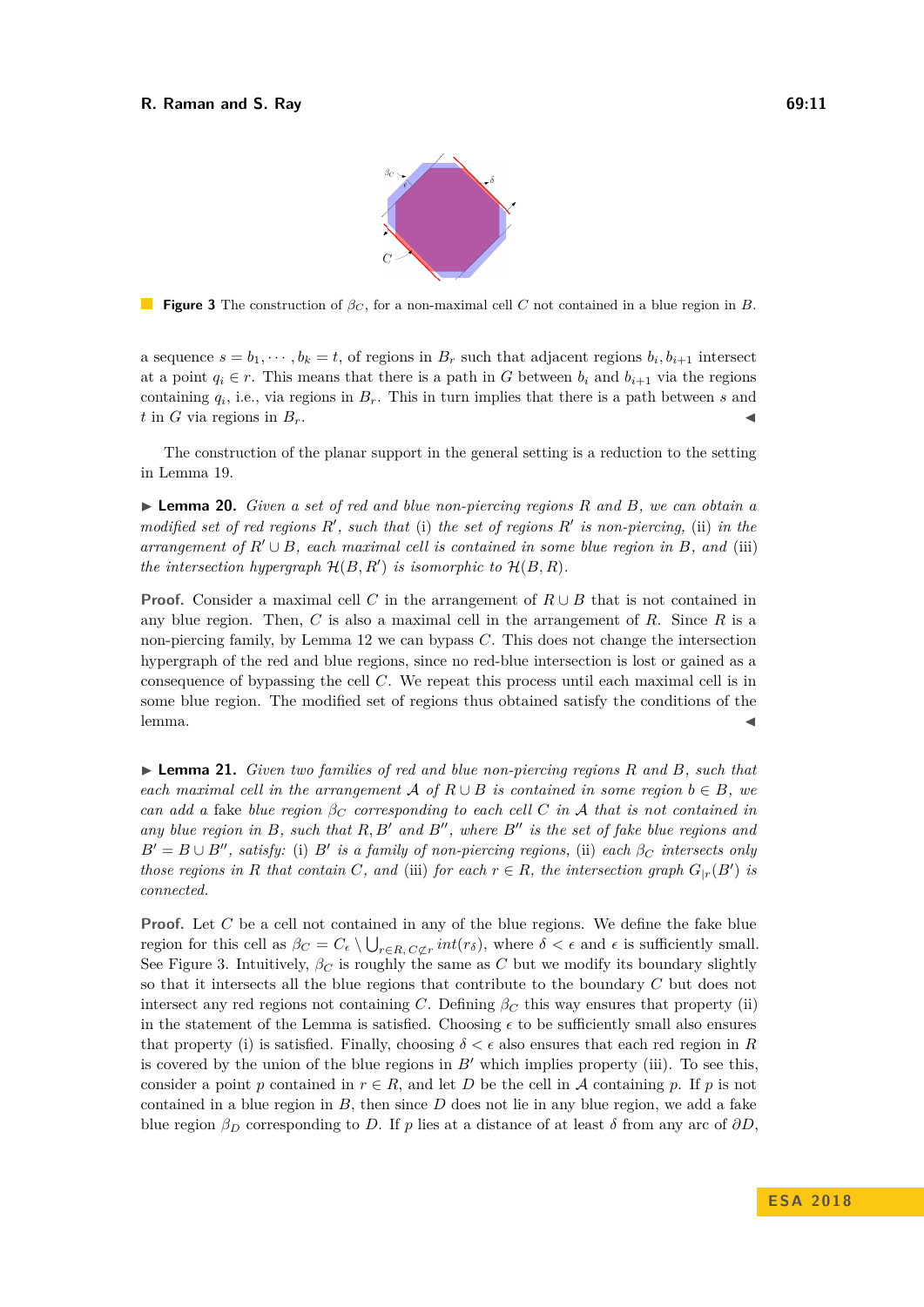### **69:12 Planar Support for Non-piercing Regions and Applications**

contributed by a red region in *R* not containing *D*, then note that *p* lies in  $\beta_D$ . Otherwise, if *p* lies within distance  $\delta$  of some arc  $\alpha$  contributed by a red region not containing *D*, the cell  $D<sup>0</sup>$  adjacent to *D* sharing the arc  $\alpha$  is also not contained in any blue region in *B*. In this case, since  $\epsilon > \delta$ ,  $\beta_{D'}$  contains *p*. This implies that  $G_{|r}(B)$  is connected for each  $r \in R$ .

We are now ready to prove Theorem [1.](#page-2-0)

**Proof of Theorem [1.](#page-2-0)** If  $G_{n}(B)$  is connected for each  $r \in R$ , then we obtain a planar support by Lemma [19.](#page-9-1) If not, let  $R'$  be the set of modified red regions obtained by applying Lemma [20.](#page-10-1) Let  $B''$  be the set of fake blue regions added by applying Lemma [21](#page-10-2) to the blue regions *B*, and the modified red regions *R'*. Now, by Lemma [19,](#page-9-1) a planar support for  $\mathcal{H}(B', \mathbb{R}^2)$  is a planar support for  $\mathcal{H}(B', R')$ . Let  $G'$  be this planar support. We show that we can obtain a planar support *G* for  $\mathcal{H}(B, R')$ , by suitably modifying *G'*. *G* is also a support for  $\mathcal{H}(B, R)$ since  $\mathcal{H}(B,R)$  is isomorphic to  $\mathcal{H}(B,R')$ . In the following, we refer to a vertex in the support graph by the corresponding region. Let A be the arrangement of  $B \cup R'$ , and let B' denote the arrangement of the regions in  $B'$ . Let  $C$  be a cell in  $A$  not contained in any blue region in *B*. By Lemma [20,](#page-10-1) *C* is not a maximal cell. Thus, there is a fake blue region  $\beta_C \in B'$ corresponding to  $C$ . Since  $C$  is not maximal, we can pick a cell  $C'$  (arbitrarily chosen in case of ties) adjacent to *C* in *A*, such that  $depth(C') = depth(C) + 1$ . Let *b* be a fake or real blue region defined as follows: if *C'* is not contained in any blue region in *B* then  $b = \beta_{C'}$ , otherwise  $b$  is the unique blue region in  $B$  containing  $C'$ .

Note that *b* forms a depth 2 intersection with  $\beta_C$  in  $\mathcal{B}'$  (i.e. there is a point in the plane contained in just these two regions), and therefore,  $\beta_C$  and *b* are adjacent in *G'*. We orient the corresponding edge in  $G'$  from  $\beta_C$  to *b*. Thus, for each fake region in  $G'$ , there is exactly one outgoing oriented edge incident on it. Note that not all edges in  $G<sup>0</sup>$  are oriented.

By Property (ii) of Lemma [21,](#page-10-2) any red region intersecting *β<sup>C</sup>* contains *C*. Such a region also contains *C'* since *C* and *C'* are adjacent cells in A, and  $depth(C') = depth(C) + 1$ . Thus all red regions intersecting  $\beta_C$  also intersect *b*. In other words, the set of red regions in *R*<sup>0</sup> intersecting  $\beta_C$  is a subset of the red regions in  $R'$  intersecting *b*. This is a key property we will use later. By Lemma [20,](#page-10-1) each maximal cell in  $A$  is contained in a blue region in  $B$ , and therefore there is a unique directed path starting from a fake region  $\beta_C$  and ending at a real blue region  $\tilde{b} \in B$ . Crucially, the set of red regions intersecting any fake region  $\beta_C$  is a subset of the red regions intersecting  $\tilde{b}$  due to the key property mentioned earlier.

The set of oriented edges in  $G'$  form a spanning forest, where each arc is oriented towards the root of a tree, and the root of each tree corresponds to a real region. We obtain *G* by contracting the edges in the forest (i.e., all oriented edges in *G*), effectively merging all nodes in a sub-tree to its root. Since edge contraction preserves planarity, it follows that *G* is planar. To see that *G* is a support for  $\mathcal{H}(B, R')$ , let  $b, b' \in B$  be a pair of blue regions intersecting a red region  $r \in R'$ . Since G' is a planar support for  $\mathcal{H}(B', R')$ , there is a path  $b = b_1, \ldots, b_k = b'$  such that each region  $b_i$  in the path intersects *r*. Since each fake region on the path is merged with a real region that also intersects  $r$ , it follows that there is a path in  $G$  between  $b$  and  $b'$ , such that all regions along the path intersect  $r$ .

Finally, by Lemma [20,](#page-10-1) since  $\mathcal{H}(B, R')$  is isomorphic to  $\mathcal{H}(B, R)$ , *G* is the desired planar  $\blacksquare$ support.

### **3.3 Algorithms**

The proofs for the existence of the planar supports given in Section [3](#page-8-4) are constructive and can be converted to an algorithm with running time  $O(n^3 + m)$  where *n* is the number of regions and *m* is the number of vertices in the arrangement of the regions. Note that if the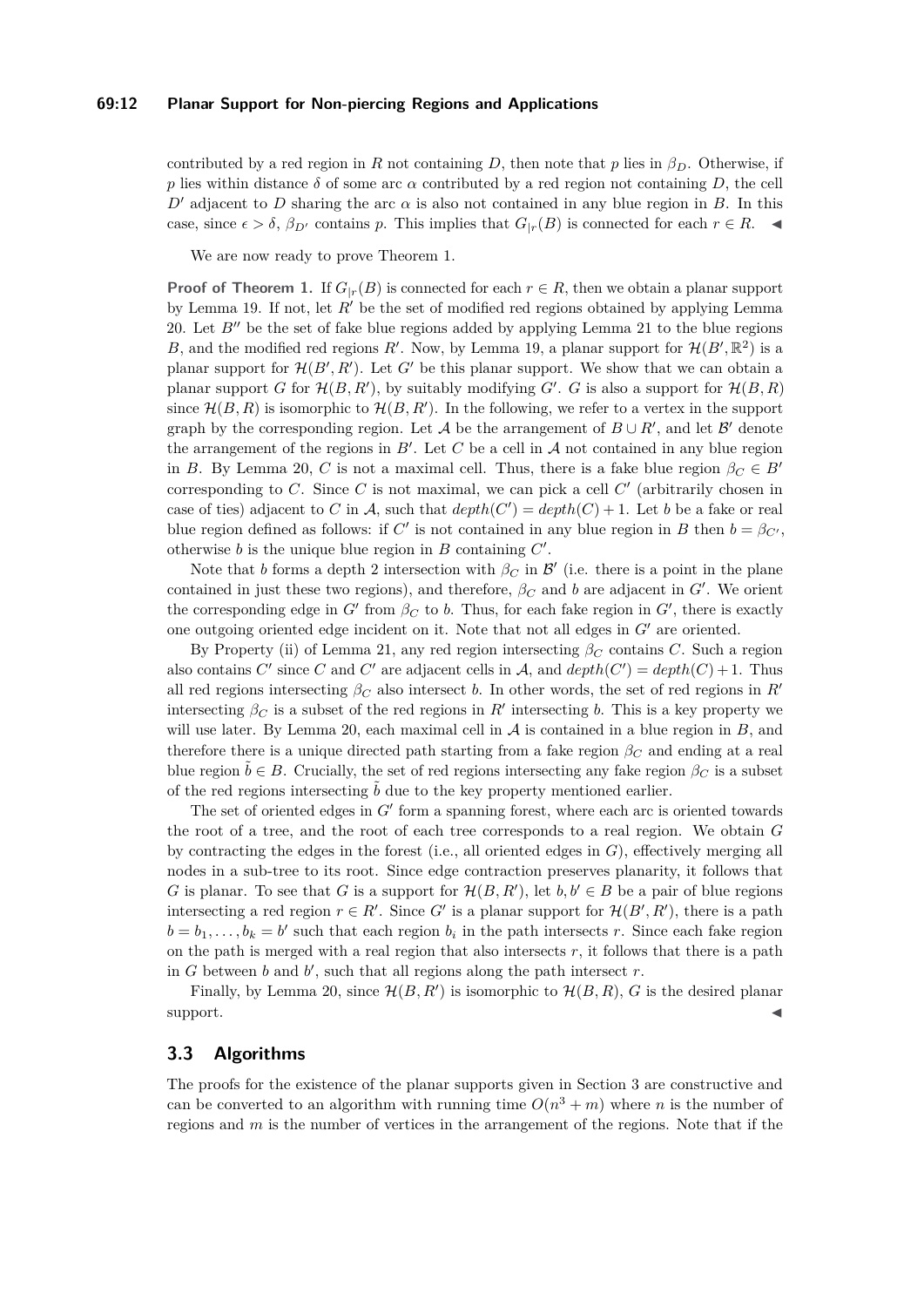boundaries of every pair of regions intersect at most  $O(n)$  times, then *m* is  $O(n^3)$ . While the applications mentioned in this paper require only the existence of a planar support, the algorithmic question is natural and may have applications in hypergraph visualization (see [\[2\]](#page-12-8) and [\[8\]](#page-12-9)). In the proofs of the existence of the planar support, we modify the arrangement of the regions by doing cell bypassing. For algorithmic purposes, instead of maintaining the geometric shapes of the regions, we can maintain the dual arrangement graph. In addition, we orient the edges from a cell of lower depth to a cell of higher depth and label the edge by the index of the region whose boundary separates the cells. The vertex corresponding to a cell also stores the depth of the cell and pointers to neighboring vertices. The size of the graph is  $O(m)$ . We assume that the initial dual arrangement graph *H* of the input set of region  $\Gamma$  is given. It is not at all apparent that these algorithms run in polynomial time, since the number of cells in the arrangement can increase after each cell-bypassing. However, using a more detailed combinatorial analysis, we can define a suitable potential function on the arrangement of the regions, so that each time we do a cell bypassing operation the potential goes down by an amount proportional to the time spent in the cell-bypassing operation. The initial potential can be shown to be  $O(n^3 + m)$  which implies the upper bound on the running time. The details of the analysis are not included due to lack of space.

### **References**

- <span id="page-12-0"></span>**1** Aniket Basu Roy, Sathish Govindarajan, Rajiv Raman, and Saurabh Ray. Packing and covering with non-piercing regions. *Discrete & Computational Geometry*, Mar 2018. [doi:](http://dx.doi.org/10.1007/s00454-018-9983-2) [10.1007/s00454-018-9983-2](http://dx.doi.org/10.1007/s00454-018-9983-2).
- <span id="page-12-8"></span>**2** Kevin Buchin, Marc Van Kreveld, Henk Meijer, Bettina Speckmann, and Kevin Verbeek. On planar supports for hypergraphs. In *International Symposium on Graph Drawing*, pages 345–356. Springer, 2009.
- <span id="page-12-6"></span>**3** Timothy M. Chan, Elyot Grant, Jochen Könemann, and Malcolm Sharpe. Weighted capacitated, priority, and geometric set cover via improved quasi-uniform sampling. In *Proceedings of the Twenty-third Annual ACM-SIAM Symposium on Discrete Algorithms*, SODA '12, pages 1576–1585, 2012.
- <span id="page-12-2"></span>**4** Timothy M. Chan and Sariel Har-Peled. Approximation algorithms for maximum independent set of pseudo-disks. *Discrete & Computational Geometry*, 48(2):373–392, 2012.
- <span id="page-12-7"></span>**5** Kenneth L Clarkson and Peter W Shor. Applications of random sampling in computational geometry, ii. *Discrete & Computational Geometry*, 4(5):387–421, 1989.
- <span id="page-12-3"></span>**6** Alina Ene, Sariel Har-Peled, and Benjamin Raichel. Geometric packing under non-uniform constraints. In *Proceedings of the Twenty-eighth Annual Symposium on Computational Geometry*, SoCG '12, pages 11–20, New York, NY, USA, 2012. ACM.
- <span id="page-12-1"></span>**7** Matt Gibson and Imran A. Pirwani. Algorithms for dominating set in disk graphs: Breaking the log *n* barrier. In *Algorithms – ESA 2010 - 18th Annual European Symposium, Liverpool, United Kingdom, September 6–8, 2010, Proceedings*, pages 243–254, 2010.
- <span id="page-12-9"></span>**8** David S Johnson and Henry O Pollak. Hypergraph planarity and the complexity of drawing venn diagrams. *Journal of graph theory*, 11(3):309–325, 1987.
- <span id="page-12-5"></span>**9** Chaya Keller and Shakhar Smorodinsky. Conflict-free coloring of intersection graphs of geometric objects. In *Proceedings of the Twenty-Ninth Annual ACM-SIAM Symposium on Discrete Algorithms, SODA 2018, New Orleans, LA, USA, January 7-10, 2018*, pages 2397–2411, 2018. [doi:10.1137/1.9781611975031.154](http://dx.doi.org/10.1137/1.9781611975031.154).
- <span id="page-12-4"></span>**10** Balázs Keszegh. Coloring intersection hypergraphs of pseudo-disks. In *Proceedings of the Thirty-fourth International Symposium on Computational Geometry*, 2018. URL: [http:](http://arxiv.org/abs/1711.05473) [//arxiv.org/abs/1711.05473](http://arxiv.org/abs/1711.05473).